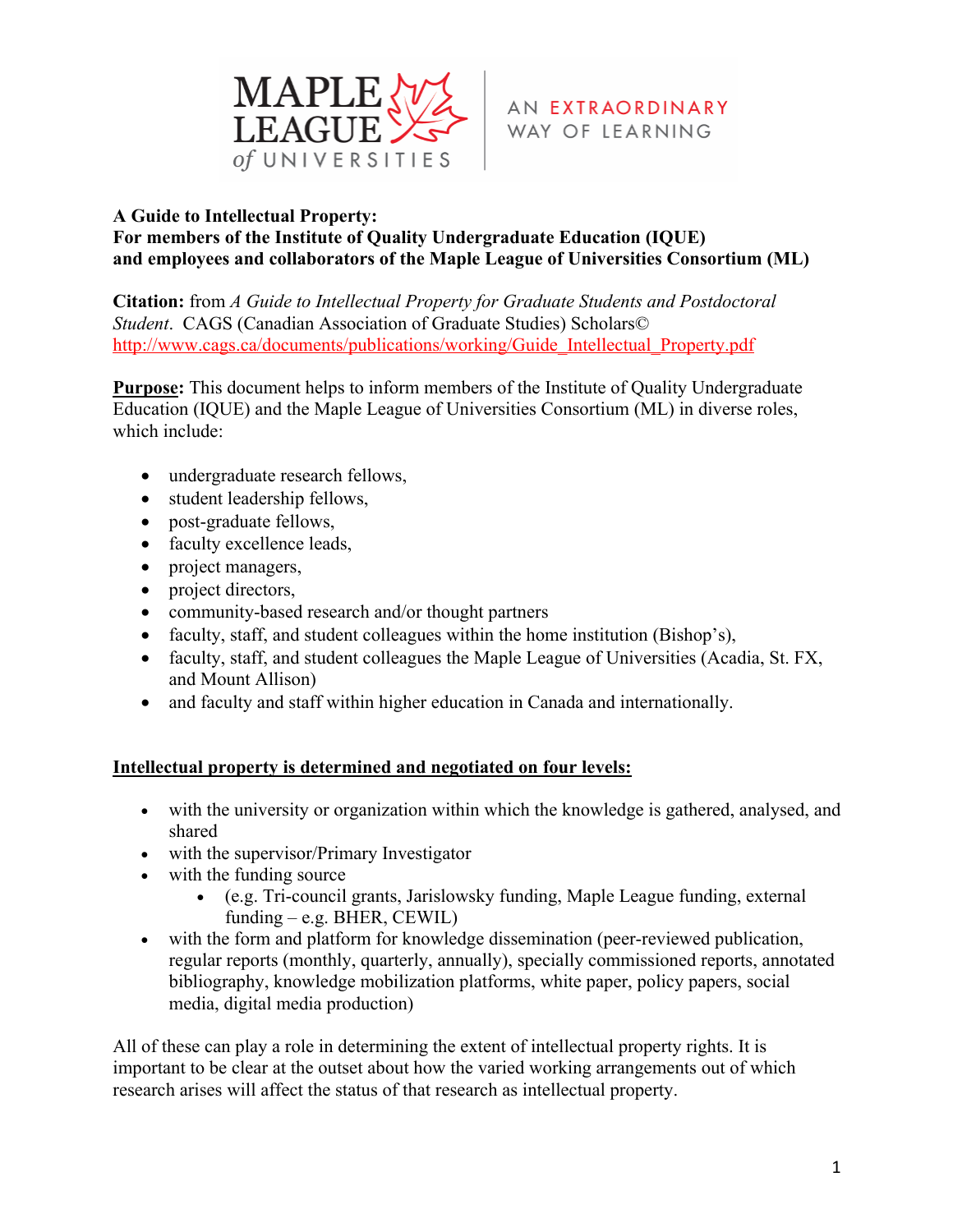

## **What is intellectual property? (cf. CAGS, page 3 – 4)**

"Intellectual property (or "IP") simply defined is any form of knowledge or expression created partly or wholly with one's intellect and which can be legally protected. It is the product of the act of creation, such as an invention, a piece of writing, a painting, a design, a piece of music, etc. An invention is any product of the human intellect that is unique, novel, and unobvious to a person skilled in the field of invention. Individuals and/or institutions can own the products of their creativity and innovation in the same way they can own physical property. An owner of IP can control and receive payment for its use, so IP has value in the marketplace. There are four main types of statutory IP protection:

- 1. patents for inventions new and improved products and processes that are capable of industrial application;
- 2. trademarks for brand identity of goods and services, allowing distinctions to be made between different traders;
- 3. designs for product appearance of the whole or a part of a product resulting from the features of, in particular, the lines, contours, colours, shape, texture, or materials of the product itself or its ornamentation; and,
- 4. copyright for material literary and artistic material, music, films, sound recordings, and broadcasts, including software and multimedia. In addition, moral rights are the author's right to integrity of the creation in its original form, to attribution, and to prevention of unfavorable associations with the author's creation."

## **Who owns intellectual property? (CF. CAGS page 4 – 5)**

"In addition, all parties involved in research are governed by specific university policies. Unless they have signed an agreement stating otherwise, they have the right to own the copyright for their own written or artistic work or computer software, and to own the patent rights to any invention they might create, including computer software in some countries. Depending on the circumstances, these rights are often shared with others – their supervisor, their fellow students, and research staff. This will be determined by the requirements of the Law, by university policies, and by conventions of the discipline. Policies can vary from institution to institution. … In addition to the laws related to intellectual property and university policies, conventions or local customs should be acknowledged and may apply. For example, customs may be followed regarding the recognition of individuals as co-authors in an article or paper presented at a conference [which might differ from reports and other documents and artefacts that represent an organization]."

## **Disciplinary conventions & differences (cf. CAGS page 6)**

"The conventions of a particular discipline can influence intellectual property rights to the extent that they may determine the degree of acknowledgment you are accorded for participation in a project or published article. Conventions about what criteria define a joint author vary among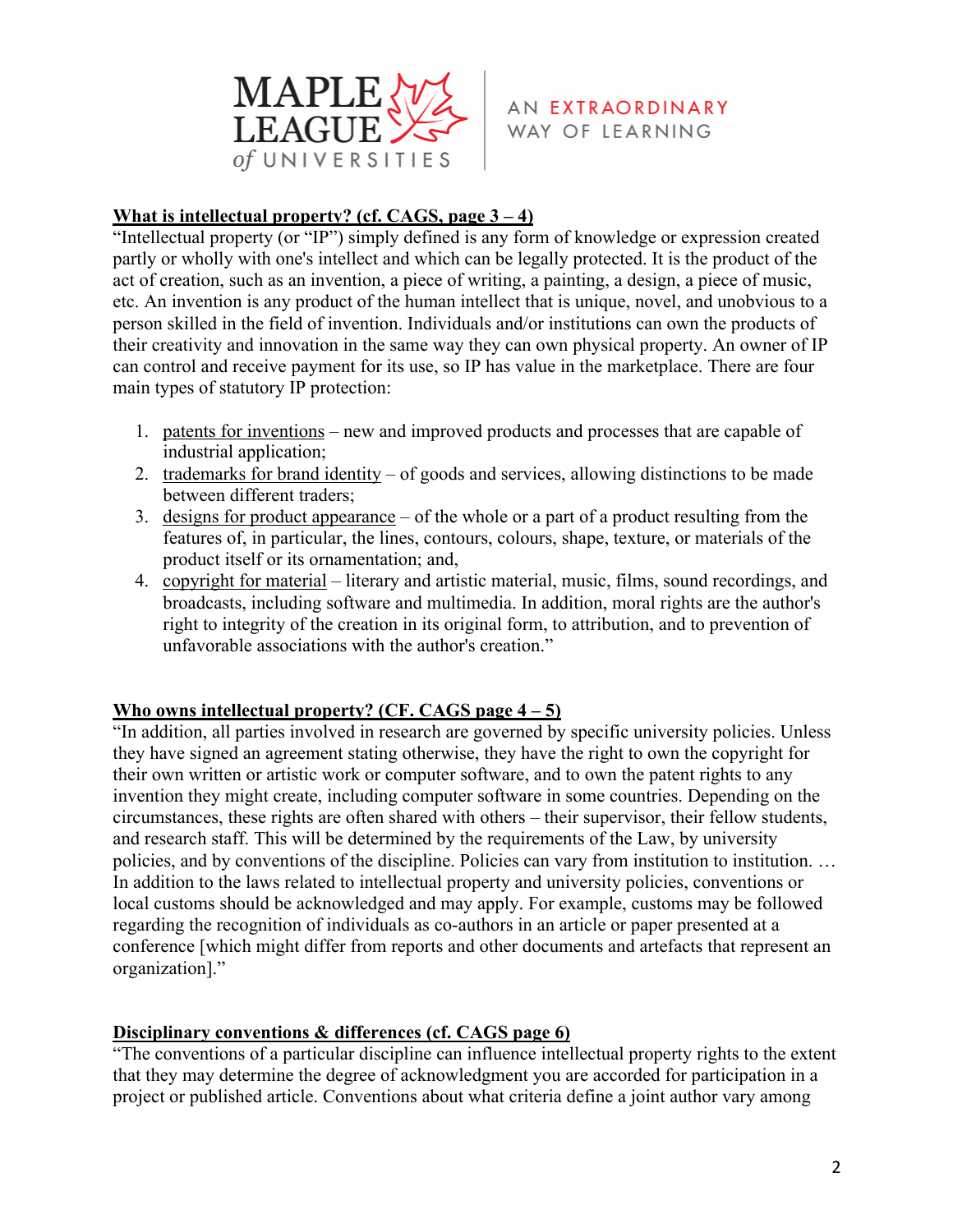

disciplines. The narrowest definition comes from copyright law and applies to collaborations in literary and artistic works in some of the humanities. There, a "joint author" is technically someone who has collaborated on a work in which the contributions of the various authors are not distinct from one another. In this model, only contributors to the form or expression of the work qualify; those supplying ideas normally do not. If each person's contribution is distinct (e.g., contributors of entries to an encyclopedia), the work is a "collective work."

"In the physical and life sciences, collaboration and teamwork are common. Indeed, a student's research may be guided by a team or committee. Contributors to the original ideas in a project are typically given the right to joint authorship of publications that report on the results of the research. As a guideline, co-authorship should be recognized only where the individuals have participated in a significant way in the following aspects of the research:

- conception of idea and design of experiment/methodology/initiative,
- actual execution of experiment with data collection and curation,
- analysis and interpretation of data for the purposed of research and/or
- actual writing of the manuscript.

"It is important that the research fellow and the supervisor/PI/researcher establish at the outset what the conventions of authorship are that will be applied in the working relationship. It is preferable to determine this before you enter into a working or research relationship with this person so that there are no surprises or disputes when it comes time to publish your research."

## **University Policies around Intellectual Property in Canada (cf. CAGS page 7)**

"Traditionally, universities in North America have allowed their *faculty members* to retain the copyright in literary, artistic and musical works. However, the regulations governing the university's involvement with and entitlement to other research can be specific to the institution."

## **Who owns Intellectual property in ML and IQUE policy, conventions, or customs?**

## **1. Access to Data (cf. CAGS page 7)**

"In many universities, data collected under research projects funded by the federal or provincial governments is considered to belong to the university. Students [or employees] cannot automatically expect exclusive ownership of data gathered for research projects performed under the auspices of a given institution."

i. For IQUE projects, all data (methodology, surveys and data collection design, data – qualitative and quantitative, reports, etc.) are owned by the PI for the IQUE. The funding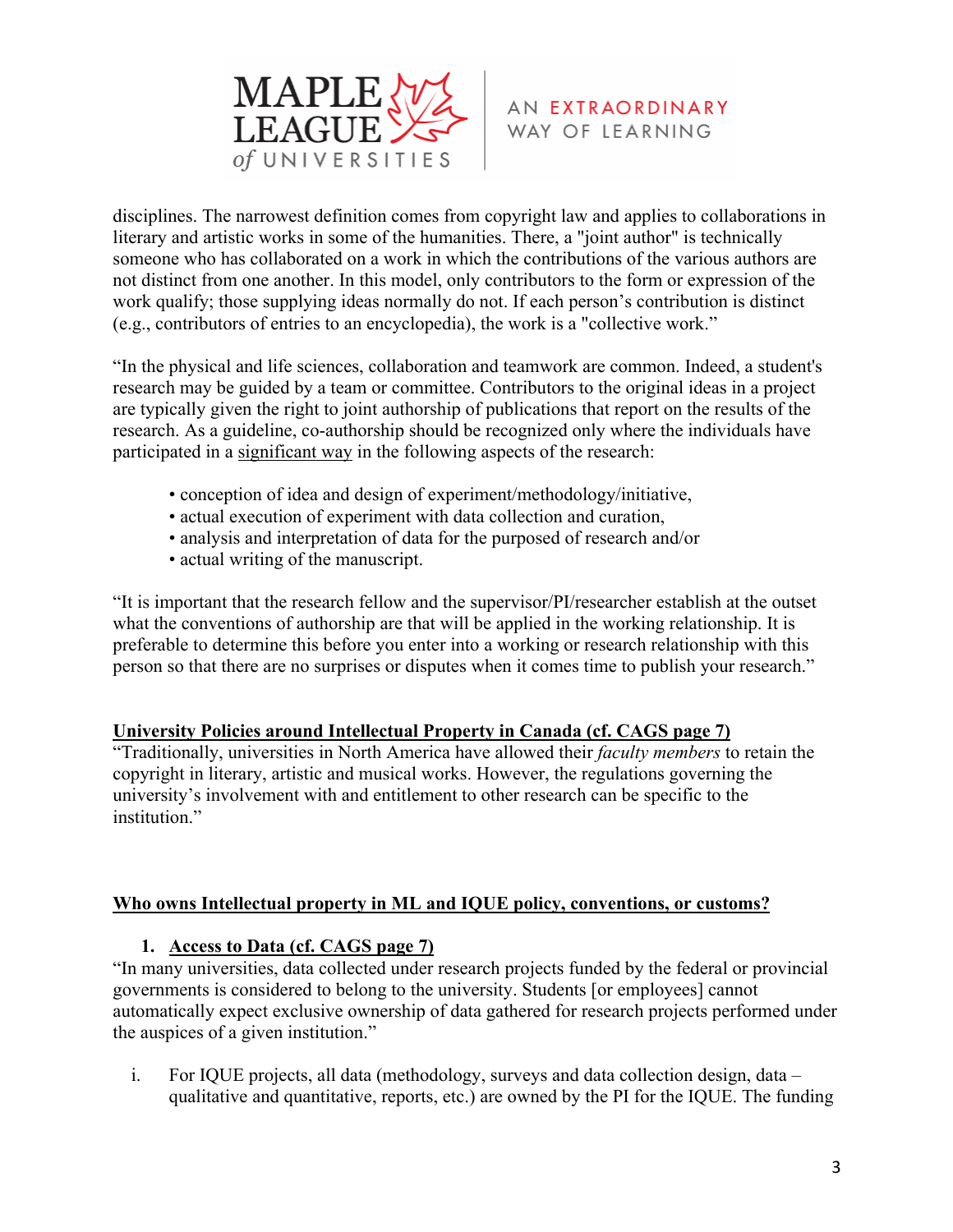

is through the Jarislowsky Chair of Undergraduate Teaching Excellence, which is housed at Bishop's University (through Microsoft Office platforms, which include Team channels, One drive, Outlook, Sharepoint, One note, etc.). There needs to be an explicit and written agreement with the supervisor for permission on data former fellows, researchers, or employees can take with them or access once they leave the university. Otherwise the data will no longer be accessible to someone who has left the IQUE.

ii. For Maple League projects, all data (methodology, surveys and data collection design, data – qualitative and quantitative, reports, etc) are owned by the Executive Director (ED) of the ML. The funding is through the Maple League – both operational and external funding, which is housed on a secure platform by the Maple League via Bishop's University (through Microsoft Office platforms, which include Team channels, One drive, Outlook, Sharepoint, One note, etc.). There needs to be an explicit and written agreement with the supervisor for permission on data that former fellows, researchers, or employees can take with them or access once they their contract with the IQUE lab and/university has ended. Without prior and written agreement, the data will no longer be accessible to former fellows, undergraduate/graduate/post-graduate researchers, or employees of the IQUE.

#### **2. Courseware & Content Creation (cf. CAGS page 8)**

"Be aware of university policy relative to courseware. As graduate students, you may have occasion to develop courseware (Powerpoint slides, overheads, handouts, and other instructional materials) for a professor in either a paid or an unpaid capacity. The university and/or the professor may claim the rights to these materials: you may not be able to use them for you own purposes later in your career. In addition to the university's intellectual property policy, the professorial union may have policies regarding this issue as well. … When leaving your alma mater, make sure that all intellectual property that you developed while associated with it has been disclosed in order to avoid any issues of legitimacy at a later stage if such intellectual property is indeed commercially developed"

iii. For IQUE curricular, non-curricular, and certificate programs/projects, all course materials (modules, training, instructional materials, micro-lectures, digital resources, assignments and assessment, asynchronous content, and all artefacts on the LMS) are owned by the PI of the IQUE. Content creators must be valued and compensated for their work – funded through the Jarislowsky Chair of Undergraduate Teaching Excellence – and the assumption will be that ownership is shared between the PI and the content creator. In this case explicit and written agreement with the supervisor will be negotiated so that former fellows, researchers, or employees can take course-ware content (as outlined above) that they were directly responsible for creating with them and/or have access to after their contract with the IQUE lab and/university has ended. Without prior and written agreement, the course-ware content will no longer be accessible to former fellows, undergraduate/graduate/post-graduate researchers, or employees of the IQUE.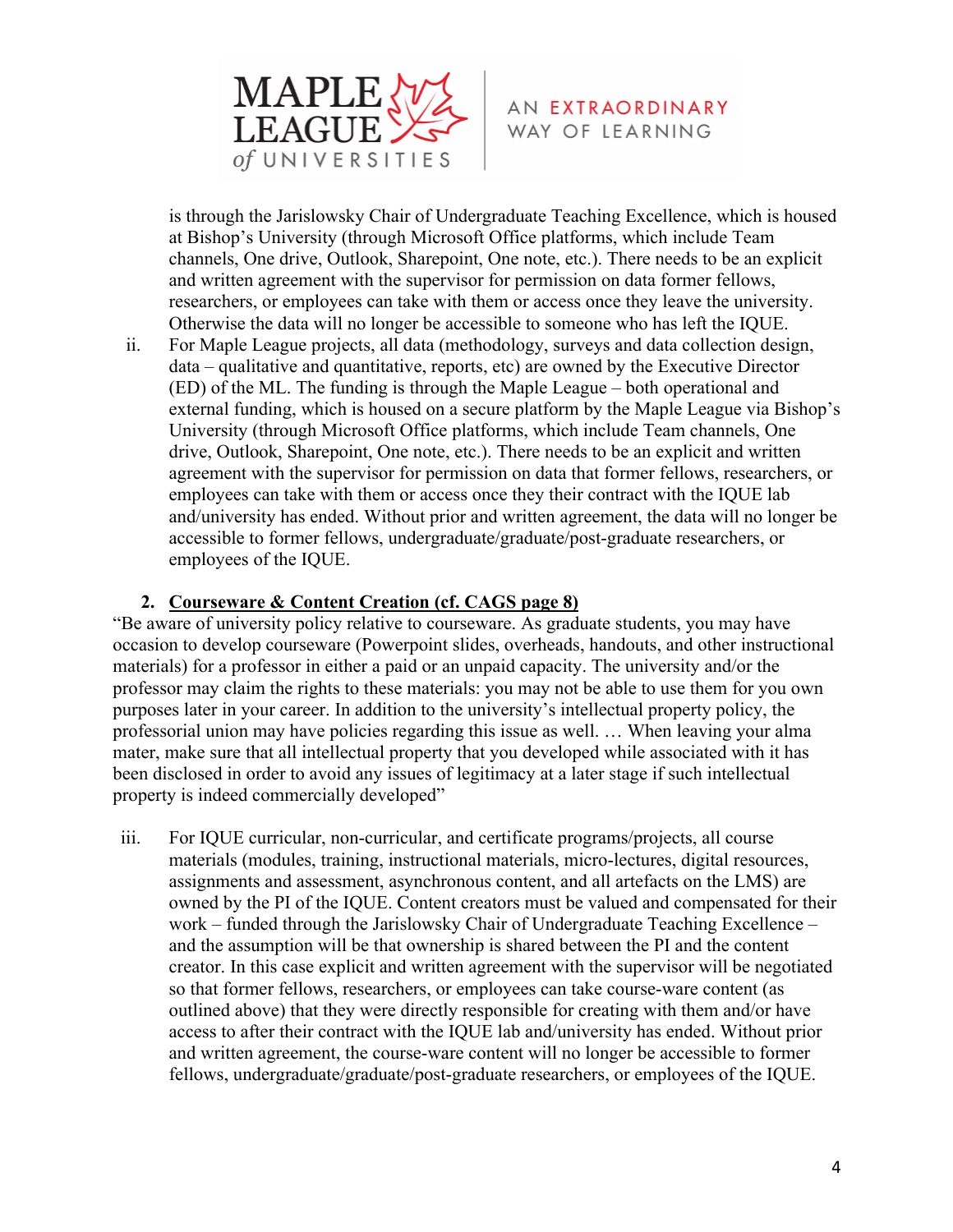



iv. For Maple League projects, curricular, non-curricular, and certificate programs/projects, all course materials (modules, training, instructional materials, micro-lectures, digital resources, assignments and assessment, asynchronous content, and all artefacts on the LMS) are owned by the ED of the ML. The work must be valued and compensated – funded through the Maple League operating budget or external funding – but convention will be that ownership will be shared with the content creator if there is explicit and written agreement with the PI. In this case explicit and written agreement with the supervisor will be negotiated so that former fellows, researchers, or employees can take course-ware content (as outlined above) with them or access when their contract with the ML has ended. Without prior and written agreement, the course-ware content will no longer be accessible to former fellows, undergraduate/graduate/post-graduate researchers, or employees of the ML.

#### **3. Copyright and Creative versus non-creative artefacts (cf. CAGS page 9)**

"Copyright protects original literary, musical, dramatic, or artistic works in a variety of forms, including written materials and computer software. Copyright does not protect ideas, but rather the *expression* of such ideas. It prevents anyone from copying, publishing, translating, or broadcasting a work without the copyright owner's permission. Copyright exists as soon as an artistic, literary, scientific or musical work or software is created."

v. Copyright of creative works is not applicable to the work of the IQUE or ML; however, while non-creative artefacts (reports, publications, presentations, policy papers, logos, branding, social media strategies, etc.), are not subject to copyright, they are the intellectual property under the organization that funds and produces this work.

#### **Funding & IP (CAGS page 13 – 14)**

"The relationship between funding and intellectual property rights depends on (a) who the funding body is, and (b) what the terms and conditions of funding are. Not all funding bodies are the same. Organizations, such as some charitable associations or foundations or provincial Centres of Excellence (e.g., the Heart and Stroke Foundation or Materials and Manufacturing Ontario) may claim either licensing rights or a share of royalties. Still other organizations, notably companies, do attach intellectual property claims to their support of university research or of fellowships or scholarships for students. … To ascertain which of these conditions apply, you should be aware of which organization is funding the research you do and what ownership and license rights the organization has to the results of your work. If the research support is in the form of a contract, you may be asked to sign an agreement which indicates that you are aware of the intellectual property terms and conditions of the funding and that you agree to abide by them. If the research support is in the form of a grant, this is [negotiated between the researcher/fellow/employee and the supervisor/PI] about terms and conditions."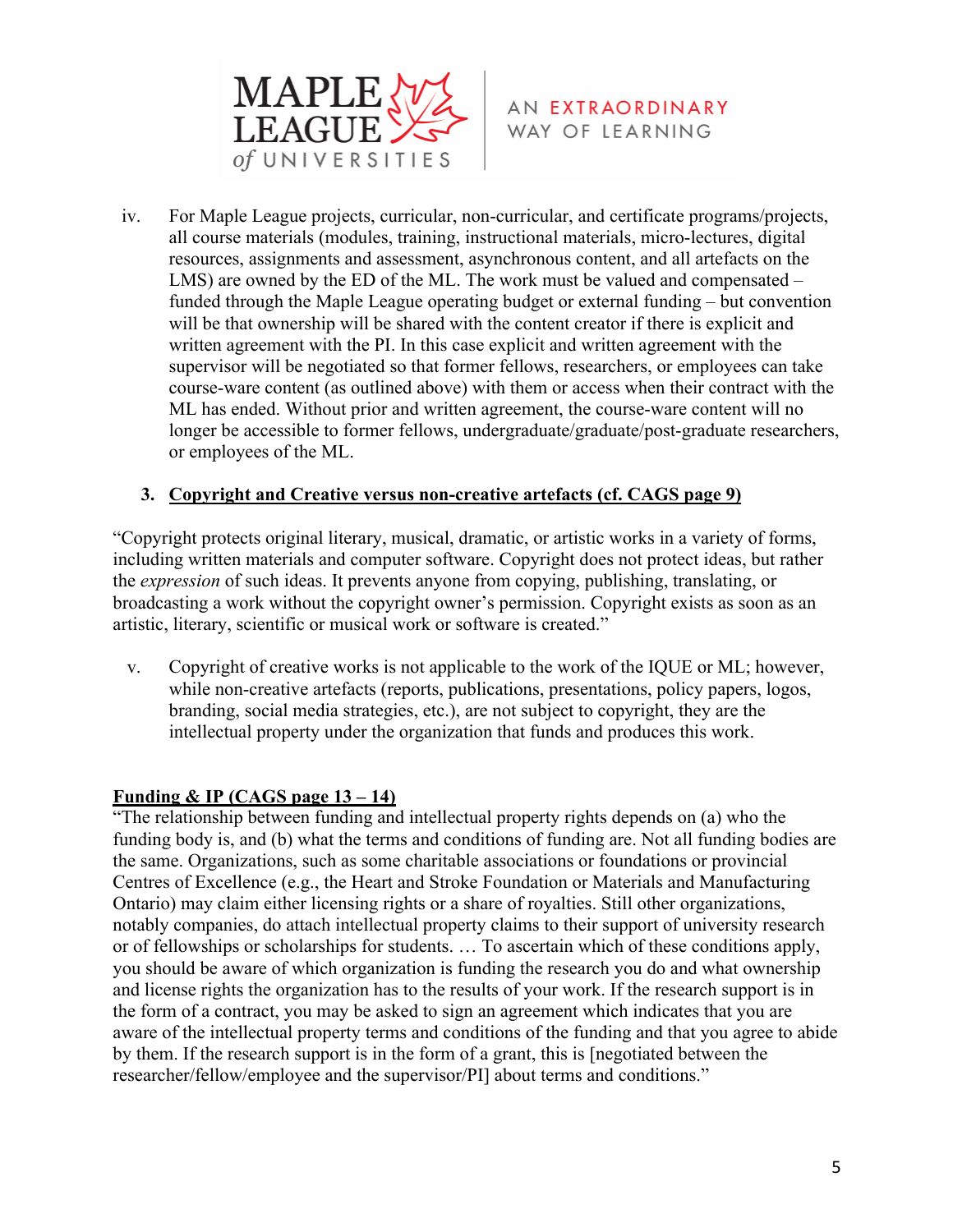

#### **Employee status (cf. CAGS page 14)**

"Under the applicable legislation, intellectual property created by an employee in the course of his or her employment is deemed to belong to the employer unless there is an agreement providing otherwise. University policies modify the application of this general principle, however, the degree to which they do and how can vary depending upon the institution … For instance, the intellectual property policies at certain universities dictate that intellectual property created by university employees in the course of their employment is the university's property only *if the work or the invention was created at the direction of the employee's supervisor*."

- vi. For IQUE, the university (Bishop's University) and lead researcher who has secured the funding (Jarislowsky Chair of Undergraduate Teaching Excellence) owns licensing rates, royalties (if applicable), and primary ownership of intellectual property. If an employee, fellow, researcher is asked to produce a report, policy document, presentation, or any other artefact as part of their job roles – and is paid and compensated for this work through the IQUE, the IP is owned by the IQUE and lead researcher.
- vii. For the ML the organization owns licensing rates, royalties (if applicable), and primary ownership of intellectual property. In each consulting contract for Maple League work, there is a section explicitly states that the organization owns sole rights to intellectual property produced by its employees. If an employee, fellow, researcher is asked to produce a report, policy document, presentation, or any other artefact as part of their job roles, the IP is owned by the organization

#### **Authorship (cf. CAGS page 15)**

"The role of a supervisor varies in different fields of study. This may have an impact on the ownership of intellectual property. Co-authorship: Attribution of authorship is the most common problem area for graduate student intellectual property issues."

- "In some fields, such as the humanities and social sciences, it is normally expected that students will receive guidance from their supervisors, but generate their own ideas, do their own research, and *seek out their own financial support*. The supervisor acts as a mentor, "resource person", and/or consultant, but less often as a full collaborator. Under these circumstances, the student will have the primary right to the intellectual property produced by his or her research."
- "In other fields, such as the physical and life sciences, the normal practice is that the student joins an established research group and works collaboratively with the supervisor, other students, postdoctoral fellows, technicians, and/or other employees. In this model, the supervisor has provided the general ideas that guide the research of the group, as well as the resources required to support or conduct the research activities. In the case of such a collaborative research setup, the supervisor would normally make the decision on who shares co-authorship."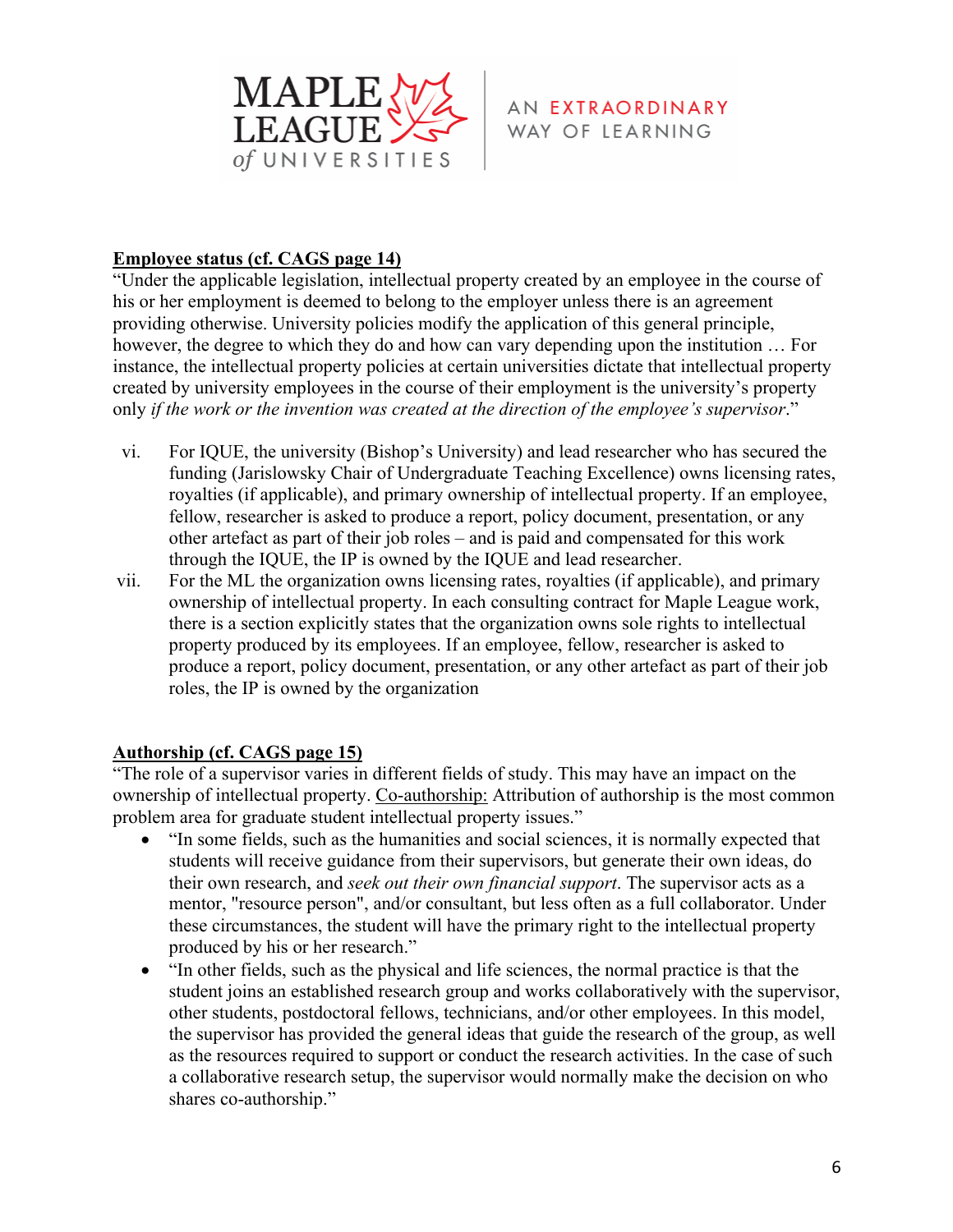



viii. In the case of IQUE, fellows, researchers, and employees join one or more established research groups and are funded through the research lab secured by the PI (in this case, the Jarislowsky Chair of Undergraduate Teaching Excellence). In a collaborative research set-up, the lead or primary author would be the PI with secondary authorship offered when applicable; co-authorship will be offered when the individuals have participated in a significant way (outlined above, page 3) and will be offered to colleagues and coinquirers established in advance. Research Assistants (RAs), which may include research fellows (undergraduate, graduate and post-graduate) who support the research (through annotated bibliographies, literature reviews, copy-editing, and preparing manuscripts for publication), will not be eligible for secondary or co-authorship for peer-reviewed publications, reports, conference presentations – but will be thanked in the acknowledgments section if applicable.

"A requisite of co-authorship is work that involves an original contribution as understood by that discipline. The right to co-authorship may be lost if a co-worker leaves the project or does not contribute substantially to the work. Although acknowledgement may be appropriate in such circumstances, co-authorship rights cannot be assumed. Normally, the supervisor, in consultation with his or her co-authors, will make the decision as to when or whether a co-authored manuscript should be submitted for publication and to what journal. A student considering publication of his or her own paper also has a responsibility to consider the intellectual property and co-authorship rights of others who may have been involved in the research." (CAGS page 15).

- ix. In the case of the ML, fellows, researchers, and employees join one or more established research groups/projects/communities of practice and are funded through the Maple League secured by the ED (either through operating budget or external funding secured by the ED). In a collaborative research set up, the lead or primary author would be the ED with secondary authorship offered to researchers/fellows/employees when applicable; co-authorship will be recognized when the individuals have participated in a significant way (outlined above, page 3)
- x. For employees, fellows, and researchers who wish to pursue independent research projects, this work is done outside regular work hours and will not be compensated by the research lab or organization. The data gathered under the lab or consortium (compensated through funding and supervised by the PI) will not be available for independent research projects unless expressly requested and approved in writing in advance of publication or dissemination (conferences, presentations, job talks).

## **Inventorship (cf. CAGS page 16)**

The work of both the IQUE and the ML is of research and design (R&D), and much of the work engages in academic entrepreneurialism. This requires some framing for the sub-category under IP called "inventorship."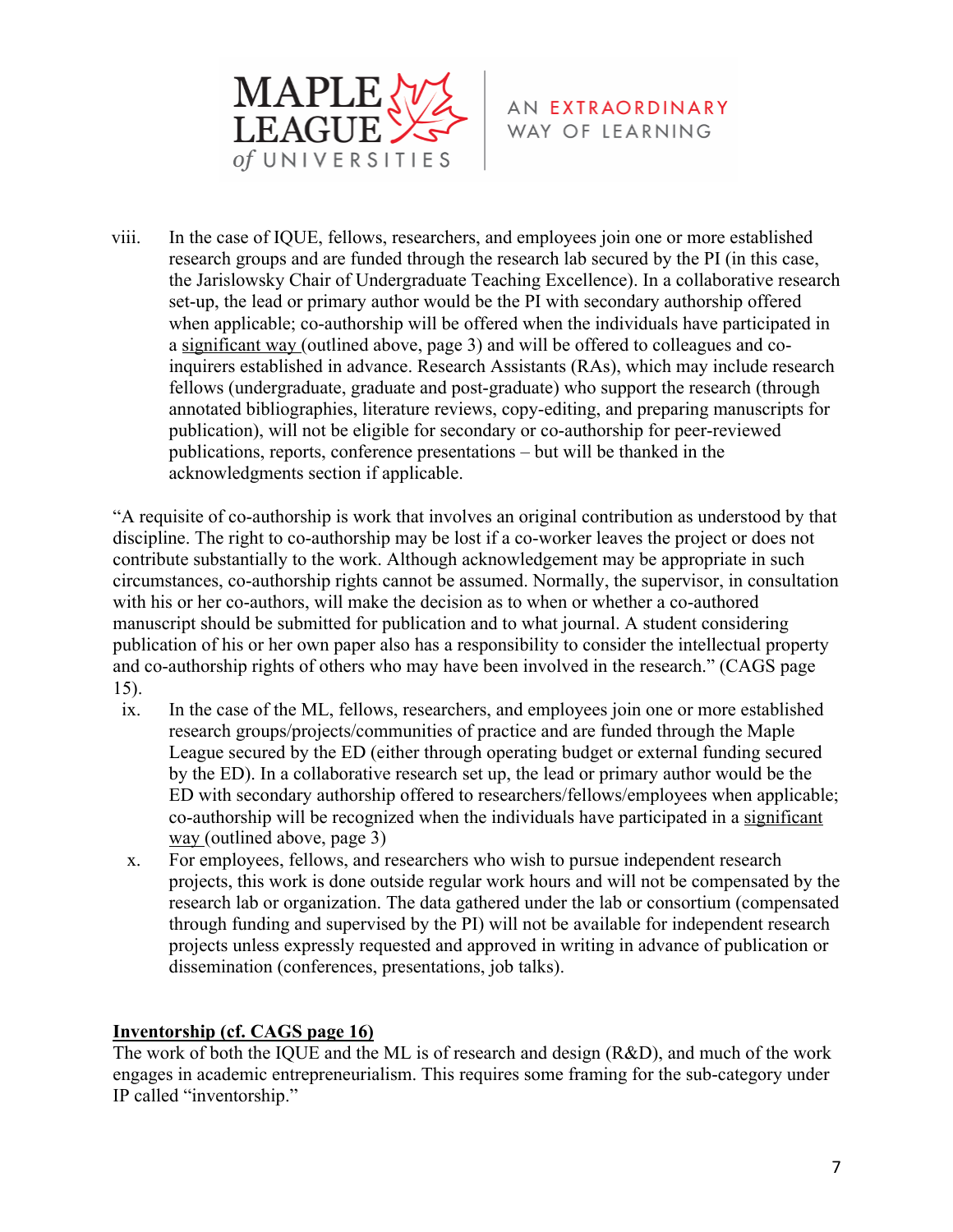

"An inventor is a person who has had an original idea or has contributed intellectual input which constitutes an inventive step to one of the claims of the patent. A patent application may be filed naming one or more inventors. A person who works under the direction of another and does not contribute any original thought to the claimed invention or that has not creatively contributed to the proof of principle or concept cannot and must not be named as an inventor. For example, "works as a technician" is not an adequate justification to confirm one's status as an inventor or co-inventor. This type of relationship should be delineated clearly in writing before research or development work is undertaken relative to the project or activity. Professional collaborators may or may not contribute to the inventive concept being claimed and great care should be taken in deciding who should be named as an inventor. It is important to understand that inventorship is a legal matter, not a collegial matter — not all co-authors of a publication are necessarily coinventors. Collaborators not deemed to be co-inventors can, however, be recognized through some sharing of the net proceeds of the invention.

- xi. In the case of the signature initiatives of the IQUE and the Jarislowsky Chairship inventorship is under the sole ownership of the Jarislowsky Chair. These initiatives include the Online Learning and Technology Consultants (OLTC) program, Hearts and Souls International Conference (formerly QUEUC), ENG225 Shakesperience, Hope University, and innovative teaching projects, which include Prosecuting Satan for Crimes Against Humanity, Putting Shakespeare on Trial for Fraud, Shakespeare's Guide to Wicked Problems (co-owned by Lisa Dickson and Shannon Murray), Shakespeare's Guide to Critical Hope (co-owned by Lisa Dickson and Shannon Murray).
- xii. In the case of the signature initiatives of the Maple League, inventorship is under the sole ownership of the ED. These initiatives include the OLTC program, activities and programming related to the VMLTLC (Better Together, Maple League Hosts, Book Club, and the Micro-certificate in Teaching and Learning. Inventorship is not applicable for "Maple League supported" initiatives (as outlined in the October 21 Monthly report posted on www.mapleleague.ca)

#### **VII. Dispute Resolution (cf. CAGS page 17)**

"If a dispute or concern arises with respect to intellectual property and/or co-authorship rights, you and your supervisor should first try to resolve any differences amicably. If discussion with your supervisor does not resolve the problem, you have several avenues of help within your department that can be taken in the following order: your research supervisory committee, the graduate coordinator/director of your department and the chair of the department. You can also seek advice concerning intellectual property management from your university's Technology Transfer office. If the department is unable to find a satisfactory solution, you can seek help from the office of the Dean of Graduate Studies and from the office of the Vice-President or Principal of Research."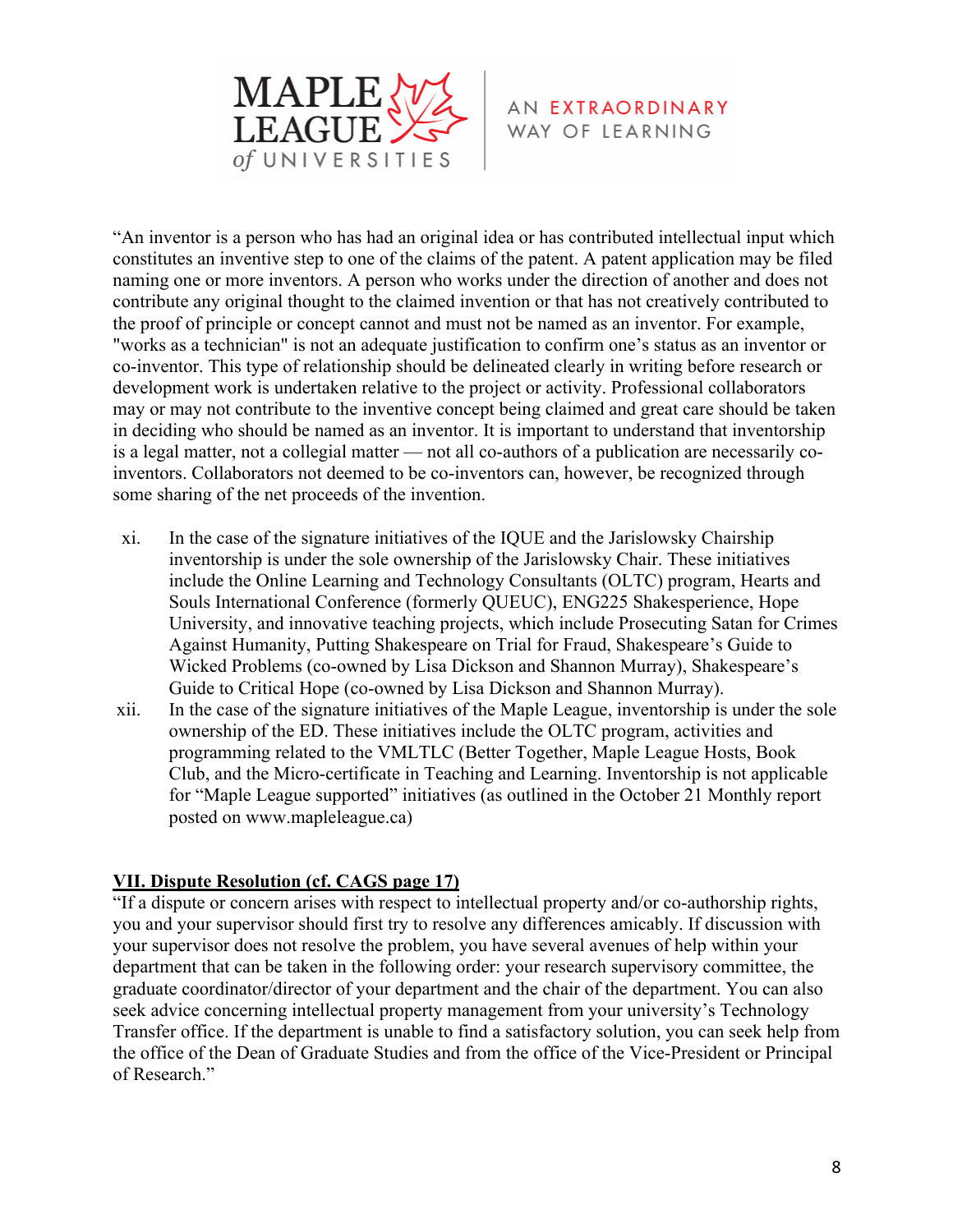

- AN EXTRAORDINARY WAY OF LEARNING
- xiii. All disputes or unaligned expectations will be first discussed between the researcher/fellow/employee and the PI/supervisor in a candid and compassionate manner so that both parties can come to an understanding based on the guidelines outlined in this policy document. If there are still unresolved questions, the negoitations will include conflict mediation in governance pathways accordant with the following advisory bodies
	- a. In the case of IQUE, the Jarislowsky Chair will bring in the Director of Research at Bishop's University for consultation. In complex cases, the Director of Research might recommend that the query be resolved in consultation with the VP Academic. If that fails to find resolution the Jarislowsky Chair will ask for guidance from the Jarislowsky Advisory Council (comprised of internal and external members).
	- b. In the case of the Maple League, the ED will bring in the Chair of the Maple League Research Committee (MLRC) for consultations. In complex cases, the Chair of the MLRC might recommend that the query be resolved in consultation with the VP Academics.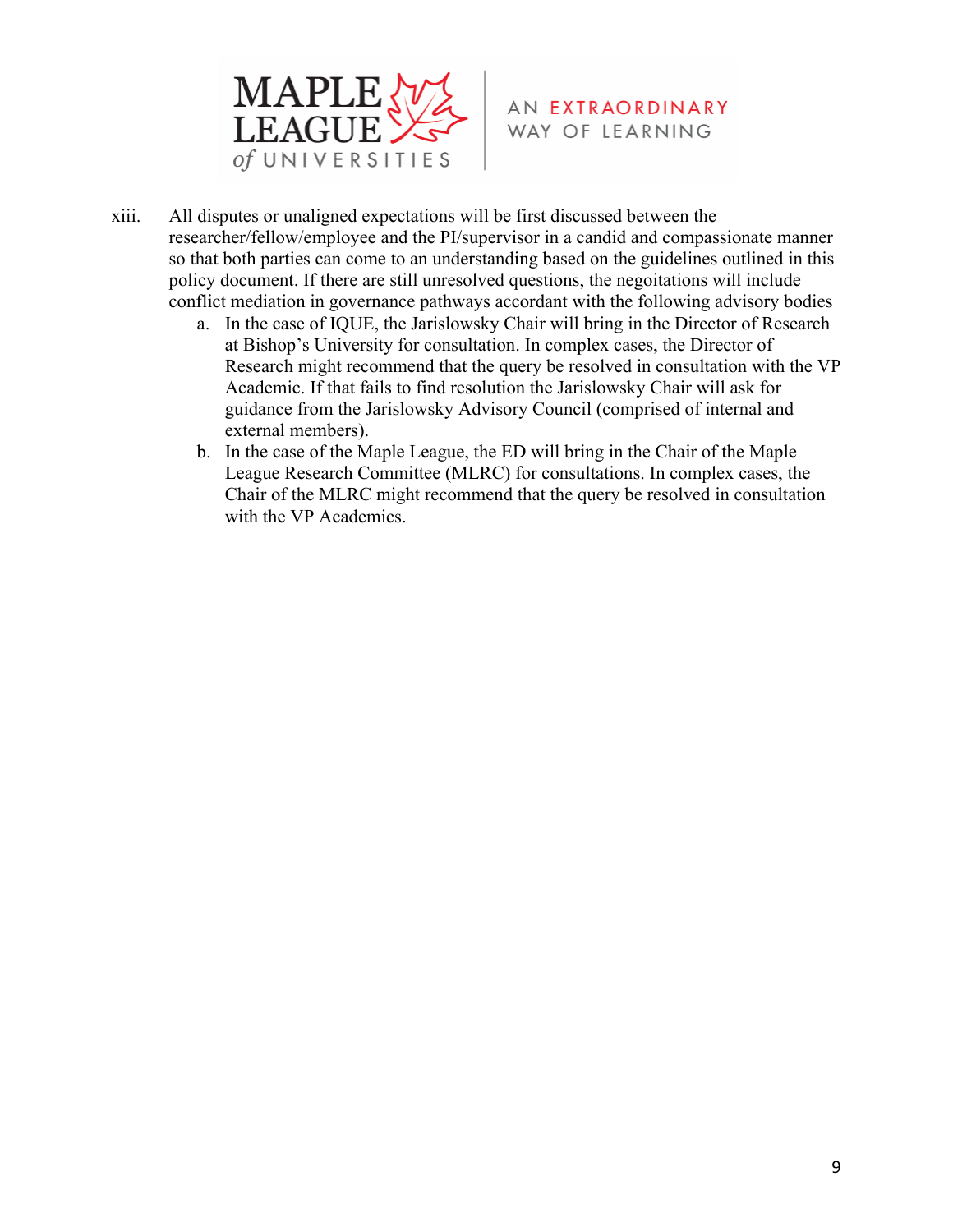

#### **APPENDIX: Policies for Intellectual Property (IQUE and ML)**

- i. For IQUE projects, all data (methodology, surveys and data collection design, data qualitative and quantitative, reports, etc.) is owned by the PI for the IQUE. The funding is through the Jarislowsky Chair of Undergraduate Teaching Excellence, which is housed at Bishop's University (data will be housed in secure channels on Microsoft Office platforms, which include Team channels, One drive, Outlook, Sharepoint, One note, etc.). If former fellows, researchers, or employees want access to this data once they leave the university/IQUE, they must secure explicit and written agreement from the supervisor/PI (in this case, the Jarislowsky Chair) for permission. Otherwise the data will no longer be accessible to anyone who has left the IQUE.
- ii. For Maple League projects, all data (methodology, surveys and data collection design, data – qualitative and quantitative, reports, etc) is owned by the Executive Director (ED) of the ML. The funding is through the Maple League – both operational and external funding, which is housed on a secure platform by the Maple League via Bishop's University (Microsoft Office platforms, which include Team channels, One drive, Outlook, Sharepoint, One note, etc.). If former fellows, researchers, or employees want access to this data once they leave the ML, they must secure explicit and written agreement from the supervisor/PI (in this case, the ED) for permission. Otherwise, data will no longer be accessible to anyone who has left the ML.
- iii. For IQUE curricular, non-curricular, and certificate programs/projects, all course materials (modules, training, instructional materials, micro-lectures, digital resources, assignments and assessment, asynchronous content, and all artefacts on the LMS) are owned by the PI of the IQUE. Content creators must be valued and compensated for their work through funding via the Jarislowsky Chair of Undergraduate Teaching Excellence. The convention will be that ownership is shared between the PI and the content creator but will be determined on a case by case basis. In this case explicit and written agreement with the PI will be negotiated so that former fellows, researchers, or employees can take course-ware content (as outlined above) that they were directly responsible for creating with them and/or have access to it after their contract with the IQUE lab and/university has ended. Without prior and written agreement, the course-ware content will no longer be accessible to former fellows, undergraduate/graduate/post-graduate researchers, or employees of the IQUE.
- iv. For Maple League projects, curricular, non-curricular, and certificate programs/projects, all course materials (modules, training, instructional materials, micro-lectures, digital resources, assignments and assessment, asynchronous content, and all artefacts on the LMS) are owned by the ED of the ML. The work must be valued and compensated – funded through the Maple League operating budget or external funding. Convention will be that ownership will be shared with the content creator if there is explicit and written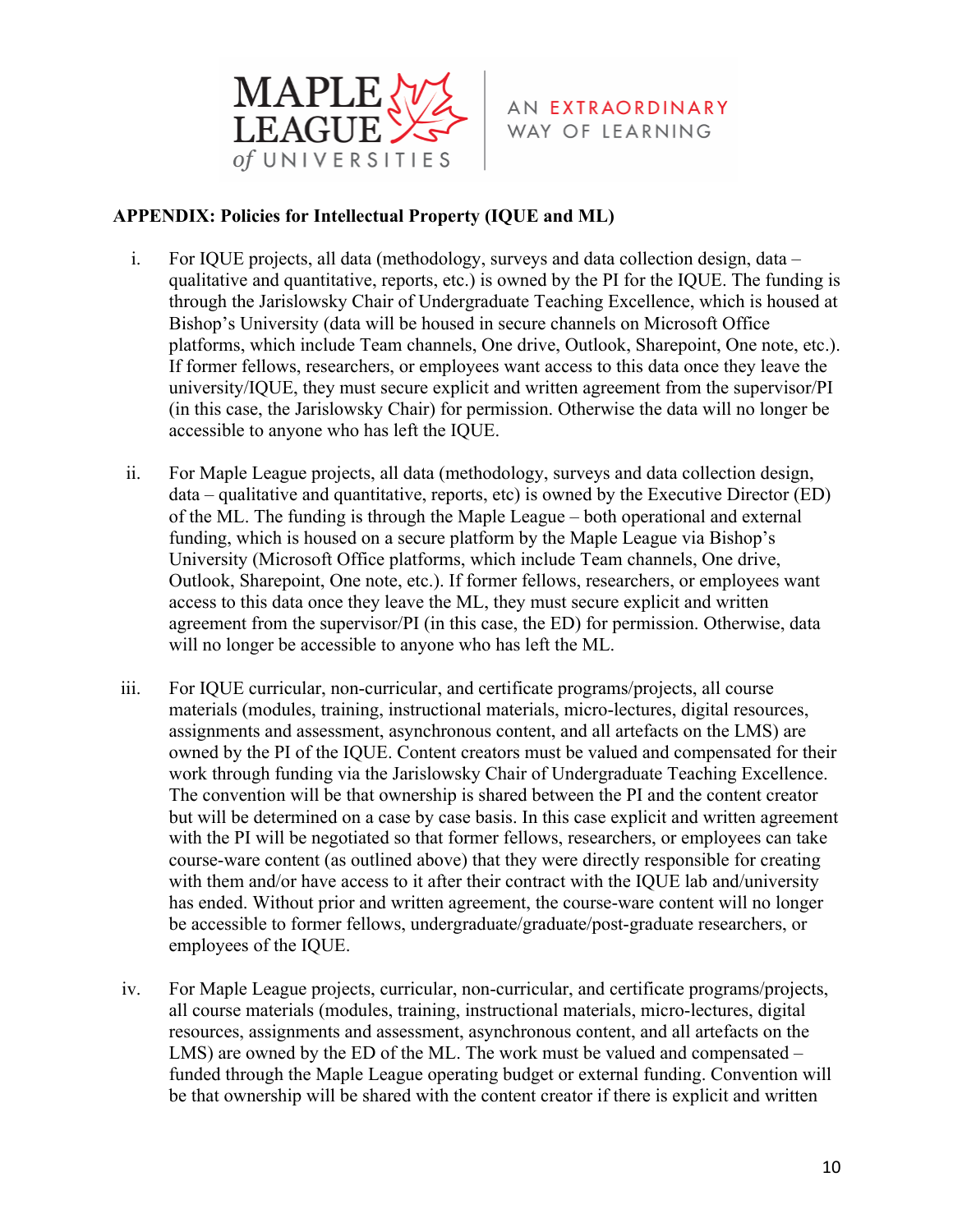

agreement with the PI. In this case explicit and written agreement with the supervisor will be negotiated so that former fellows, researchers, or employees can take course-ware content (as outlined above) with them or access when their contract with the ML has ended. Without prior and written agreement, the course-ware content will no longer be accessible to former fellows, undergraduate/graduate/post-graduate researchers, or employees of the ML.

- v. Copyright of creative works is not applicable to the work of the IQUE or ML; however, while non-creative artefacts (reports, publications, presentations, policy papers, logos, branding, social media strategies, etc.), are not subject to copyright, these artefacts are the intellectual property under the organization that funds and produces this work. Single authorship beyond the PI/ED is not permitted when reports and other documents represent the organization rather than individual opinions/perspectives.
- vi. For IQUE, the university (Bishop's University) and lead researcher/PI who has secured the funding (in this case, the Jarislowsky Chair of Undergraduate Teaching Excellence) owns licensing rates, royalties (if applicable), and primary ownership of intellectual property. If an employee, fellow, researcher is asked to produce a report, policy document, presentation, or any other artefact as part of their job roles – and is paid and compensated for this work through the IQUE – the IP is owned by the IQUE and lead researcher.
- vii. For the ML, the organization owns licensing rates, royalties (if applicable), and primary ownership of intellectual property. In each consulting contract for Maple League work, there is a section that explicitly states that the organization owns sole rights to intellectual property produced by its employees. If an employee, fellow, researcher is asked to produce a report, policy document, presentation, or any other artefact as part of their job roles (and are compensated through salary or honorarium), the IP is owned by the organization. Single authorship or co-authorship outside the ED is not the convention for paid work on artefacts shared via internal communications (shared via email, Teams, or shared google documents) or public facing documents (shared on the ML website and/or social media channels).
- viii. In the case of IQUE, fellows, researchers, and employees join one or more established research groups and are funded through the research lab secured by the PI (in this case, the Jarislowsky Chair of Undergraduate Teaching Excellence). In a collaborative research set-up, the lead or primary author is the PI with secondary authorship offered when applicable; co-authorship will be offered when the individuals have participated in a significant way (outlined above, page 3) and will be offered to colleagues and coinquirers established in advance. Research Assistants (RAs), which may include research fellows (undergraduate, graduate, and post-graduate) who support the research (through annotated bibliographies, literature reviews, copy-editing, and preparing manuscripts for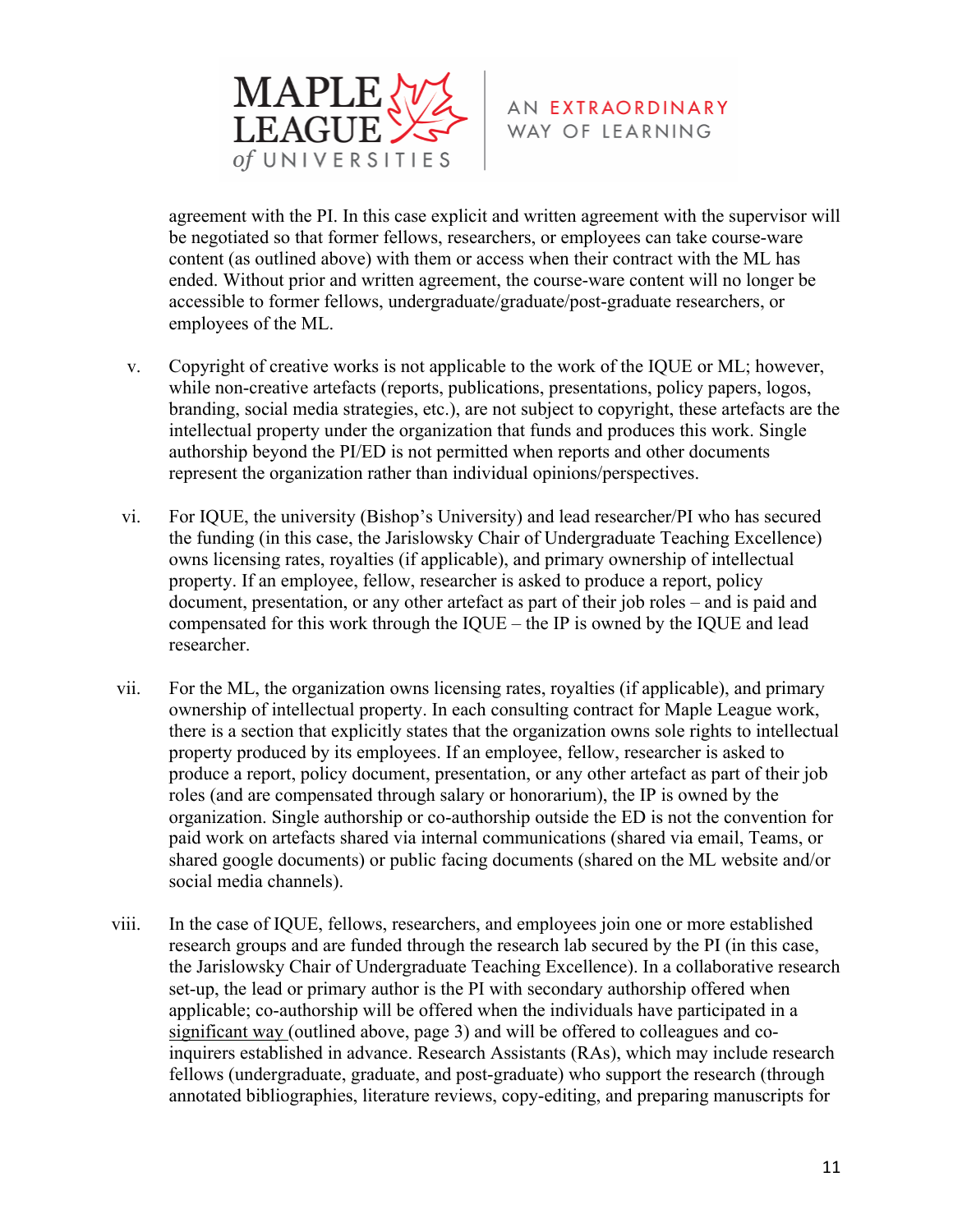

publication), will not be eligible for secondary or co-authorship for peer-reviewed publications, reports, conference presentations – but will be thanked in the acknowledgments section if applicable.

- ix. In the case of the ML, fellows, researchers, and employees join one or more established research groups/projects/communities of practice and are funded through the Maple League secured by the ED (either through operating budget or external funding secured by the ED). In a collaborative research set up, the lead or primary author would be the ED with secondary authorship offered to researchers/fellows/employees when applicable; co-authorship will be recognized when the individuals have participated in a significant way (outlined above, page 3).
- x. For employees, fellows, and researchers who wish to pursue independent research projects, this work is done outside regular work hours and will not be compensated by the research lab or organization. The data gathered under the lab or consortium (and if this data collection has been funded through and supervised by the PI) will not be available for independent research projects unless expressly requested and approved in writing in advance of publication or dissemination (including but not limited to conferences, presentations, job talks).
- xi. In the case of the signature initiatives of the IQUE and/or the Jarislowsky Chairship, inventorship is under the sole ownership of the Jarislowsky Chair. These signature initiatives include the Online Learning and Technology Consultants (OLTC) program, Hearts and Souls International Conference (formerly QUEUC), ENG225 Shakesperience, Hope University, and innovative teaching projects, which include ENG321 Prosecuting Satan for Crimes Against Humanity, ENG224 Putting Shakespeare on Trial for Fraud, and ENG223 Shakespeare's Guide to Wicked Problems
	- a. Co-owned initiatives include The Early Modern Guide to Wicked Problems (coowned by Lisa Dickson and Shannon Murray), Shakespeare's Guide to Critical Hope (co-owned by Lisa Dickson and Shannon Murray), leadership from the Edges, Marvel and Mentorship (co-owned by Heather Lawford), and guerilla leadership (co-created with Heather Smith, Rachel Forsyth, Paul Taylor, and Claire Hamsire).
- xii. In the case of the signature initiatives of the Maple League, inventorship is under the sole ownership of the ED. These initiatives include the OLTC program, activities and programming related to the VMLTLC (Better Together, Maple League Hosts, Book Club, and the Micro-certificate in Teaching and Learning. Inventorship is not applicable for "Maple League supported" initiatives (as outlined in the October 21 Monthly report posted on www.mapleleague.ca). Consultations on the OLTC will be undertaken with the co-founders, Scott Stoddard and Georges-Philippe Gadoury-Sansfacon. Consultations